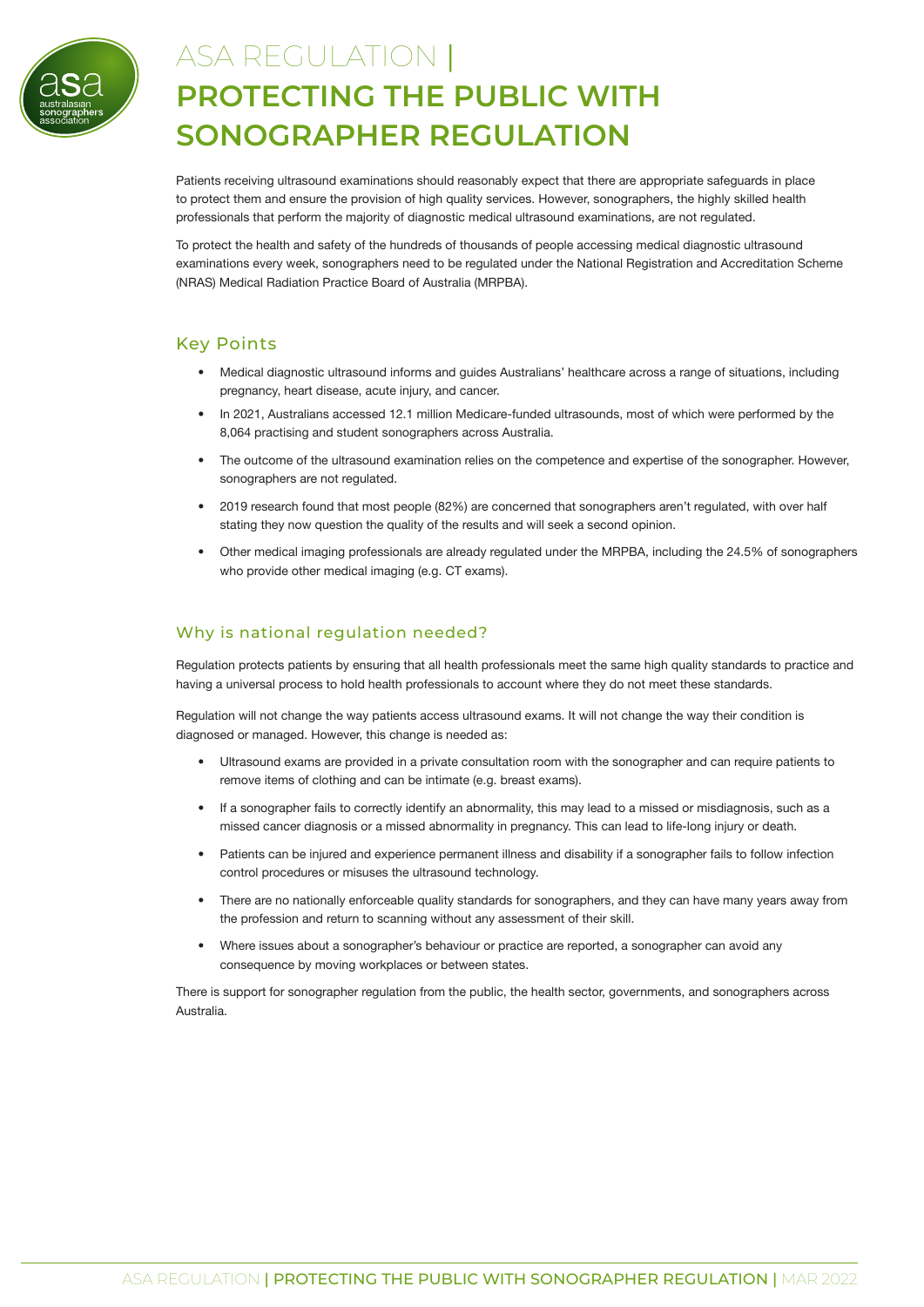

# List of Frequently Asked Questions (FAQs)

| 1.  |  |
|-----|--|
| 2.  |  |
| 3.  |  |
| 4.  |  |
| 5.  |  |
| 6.  |  |
| 7.  |  |
| 8.  |  |
| 9.  |  |
| 10. |  |
|     |  |
|     |  |
|     |  |
|     |  |
| 15. |  |
| 16. |  |
| 17. |  |
|     |  |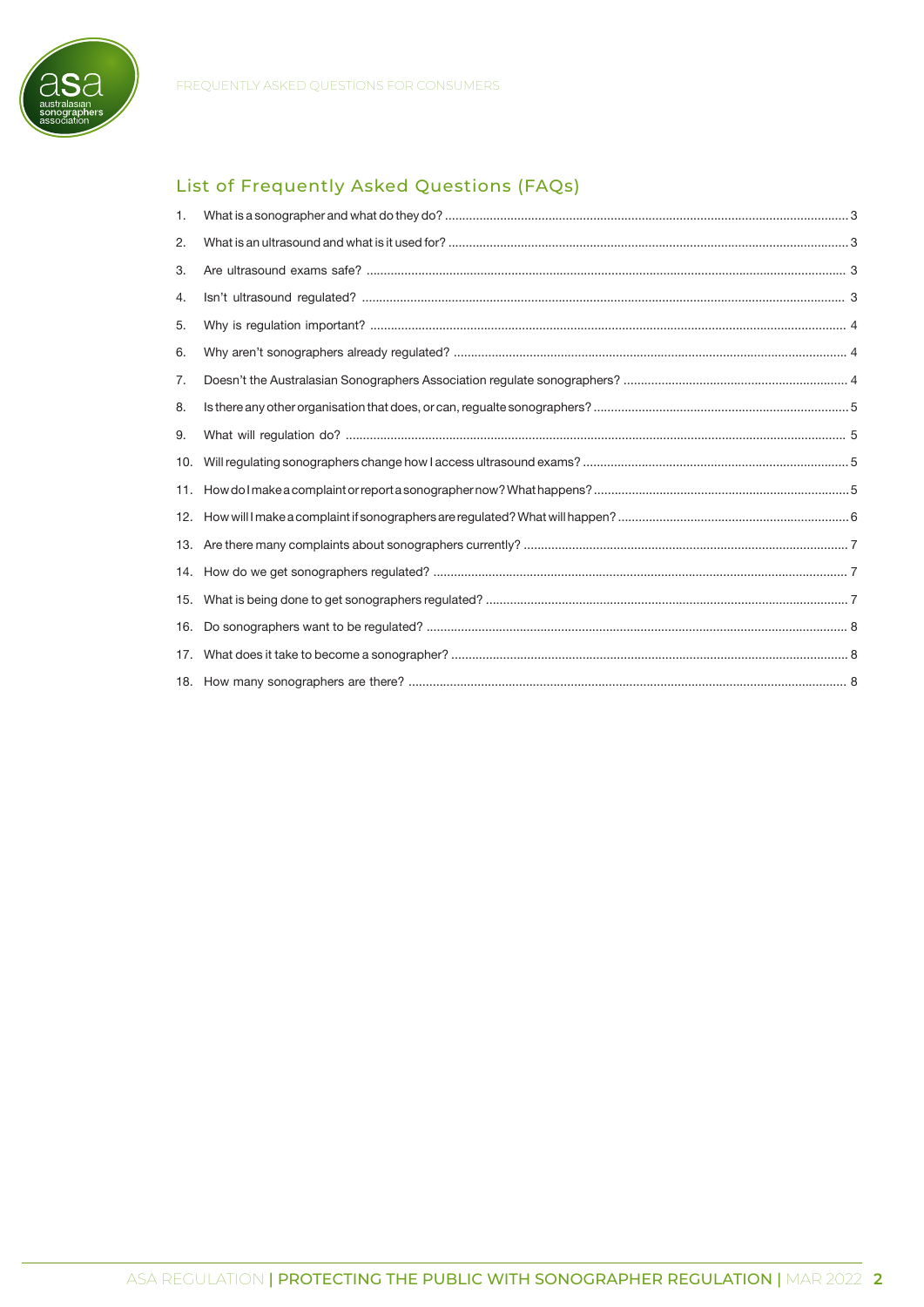

# 1. What is a sonographer and what do they do?

<span id="page-2-0"></span>Sonographers are the experts in ultrasound. They perform ultrasounds all day, every day.

While there are a number of health professionals qualified to perform an ultrasound, sonographers undertake the majority of ultrasound exams.

Sonographers use ultrasound technology to investigate an area of interest, recognise if something is abnormal, and take quality images so the doctor can make an accurate diagnosis.

Some sonographers focus on specific areas of practice, such as the heart or pregnancy, while others undertake exams across many areas of the body.

Sonographers can be found in public and private hospitals, outpatient imaging practices and private specialist clinics.

#### 2. What is an ultrasound and what is it used for?

<span id="page-2-1"></span>Ultrasound exams are one of the most common diagnostic tests requested by doctors and can be used on people of all ages, including an unborn baby in pregnant women. A diagnostic ultrasound is an imaging method that uses high-frequency sound waves to produce images of structures within your body, often muscles, organs, tendons and blood vessels. Most ultrasounds are performed by a sonographer who will take a range of images of the anatomy your doctor wants to see and of any abnormalities.

The images provide crucial information to diagnose and manage a wide variety of conditions across the whole body. For example, to diagnose diseases of the heart and blood vessels, identify problems in pregnancy, or investigate organs, tissues, muscles and joints etc.

Ultrasound is an effective way to scan most parts of the body and often means other invasive or more expensive tests are not needed. In 2021, Australians accessed 12.1 million Medicare-funded ultrasounds, most of which were performed by sonographers.

#### 3. Are ultrasound exams safe?

<span id="page-2-2"></span>Ultrasound is safe when used by a qualified and competent medical professional. The majority of ultrasound exams are performed by sonographers who are highly educated and must hold an accredited, postgraduate qualification.

However, it is important that the person undertaking your exam keeps their skills and knowledge up to date, is experienced to undertake the specific exam they are performing, follows exam guidelines, and conducts themselves in a professional manner.

If a sonographer lacks competence and fails to recognise that something is abnormal or fails to take quality images, information may be missed. This can lead to a missed or delayed diagnosis which can have a disastrous impact on your health.

#### 4. Isn't ultrasound regulated?

<span id="page-2-3"></span>Regulation is linked to a profession, not ultrasound itself.

For example, doctors are regulated, so there are safeguards in place when they use ultrasound.

But sonographers, who undertake the majority of ultrasound exams, are not regulated. This means that nationally enforceable quality standards are not in place when a sonographer performs an ultrasound examination.

Most people are surprised to hear this. Independent consumer research<sup>1</sup> in 2019 and found that 93% of people believed sonographers were already regulated, and 82% were concerned that they are not. Knowing they are not regulated, many (53%) were concerned about the quality of exams results and would consider getting a second opinion.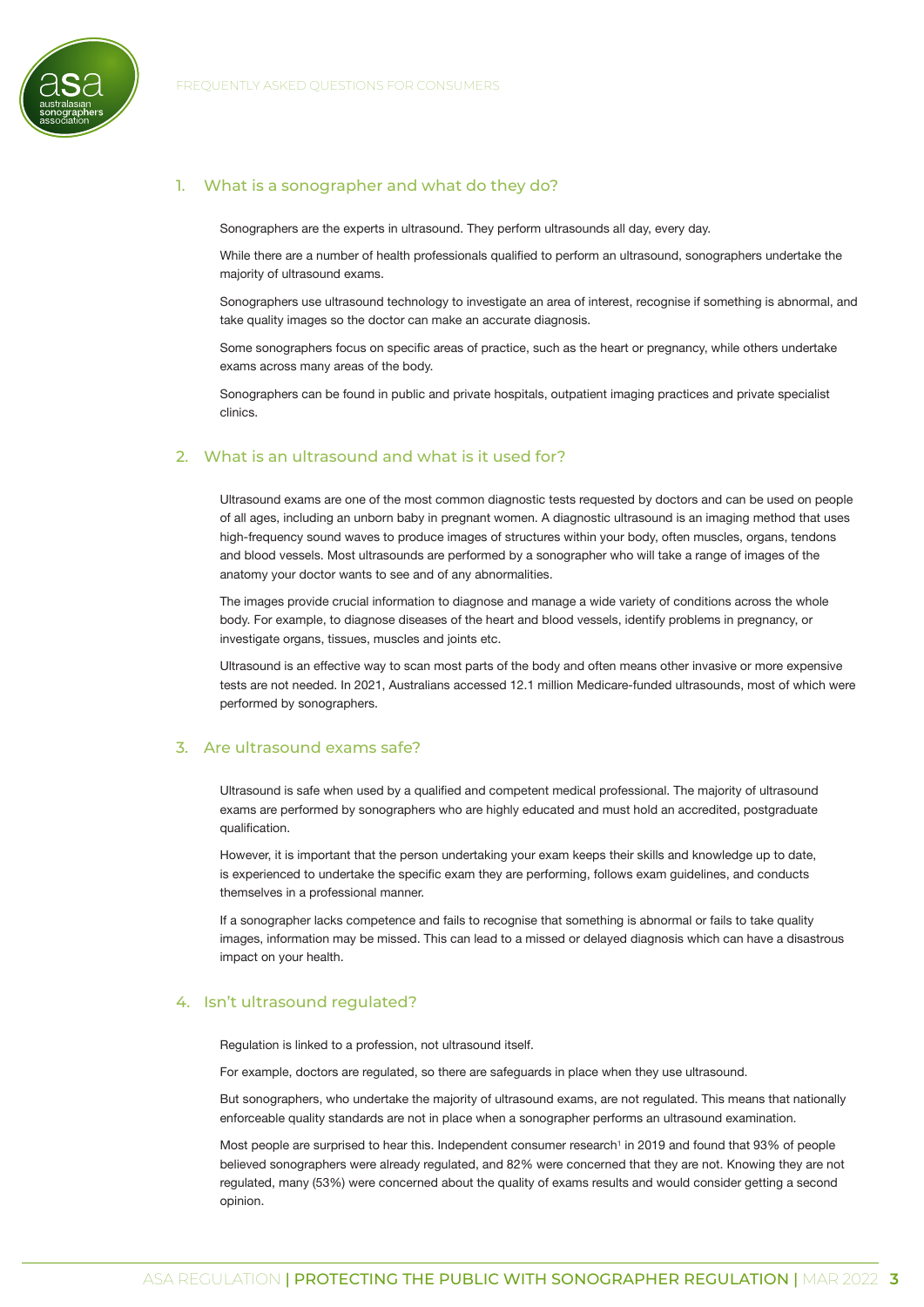

# 5. Why is regulation important?

<span id="page-3-0"></span>Protecting the public from harm is the purpose of regulating health professions through the National Registration and Accreditation Scheme.

National regulation ensures the community has access to a safe health workforce across all regulated professions with:

- Nationally enforceable professional standards, codes of conduct and practice guidelines
- Registration, so that only health practitioners with the skills and qualifications to provide competent and ethical care are registered to practise. Regulation also manages registration and renewal processes for local and overseas qualified health practitioners and student registration.
- A nationally consistent and transparent complaints handling process to manage concerns raised about the health, performance and conduct of individual health practitioners
- Compliance, monitoring and auditing registered health practitioners to make sure they are complying with regulatory requirements; and
- Accrediting courses of education to ensure graduating students are suitably qualified and skilled to practice.

These regulatory functions work together to protect the public from harm when they seek health services. However, many of these regulatory functions are not in place for sonographers.

Sonographers need to be regulated with the other medical imaging professions to protect the public from the risk of harm when having ultrasound examinations. The most efficient way to do this is to add sonographers to the professions regulated by the Medical Radiation Practice Board of Australia.

# 6. Why aren't sonographers already regulated?

<span id="page-3-1"></span>The National Registration and Accreditation Scheme for health professions was established in 2010.

When the Medical Radiation Practice Board of Australia was added to regulate other medical imaging professions, sonographers applied to be nationally regulated under a dedicated Sonography Board. However, this was not supported, and sonographers were left unregulated.

Since then, the industry has unified agreement that the sonographer profession should be added to the list of medical imaging professions regulated by the Medical Radiation Practice Board, which has not previously been asked for by the industry.

#### 7. Doesn't the Australasian Sonographers Association regulate sonographers?

#### <span id="page-3-2"></span>No.

Although the Australasian Sonographers Association is the professional association for sonographers in Australasia, we do not have any legal rights to regulate the profession.

We are committed to promoting high quality ultrasound exams by providing professional development for its members and advice on best practices. However, although we represent 70% of the profession, membership is voluntary and does not capture all sonographers.

The Australasian Sonographers Association does not have the legal rights to provide the parts of regulation that protect patients, such as managing complaints, enforcing standards, or assessing practice requirements.

And it would be more difficult to do this than to add the profession to the existing Medical Radiation Practice Board of Australia, where almost a quarter of sonographers are already registered because they are also qualified in another medical imaging profession (e.g. radiography).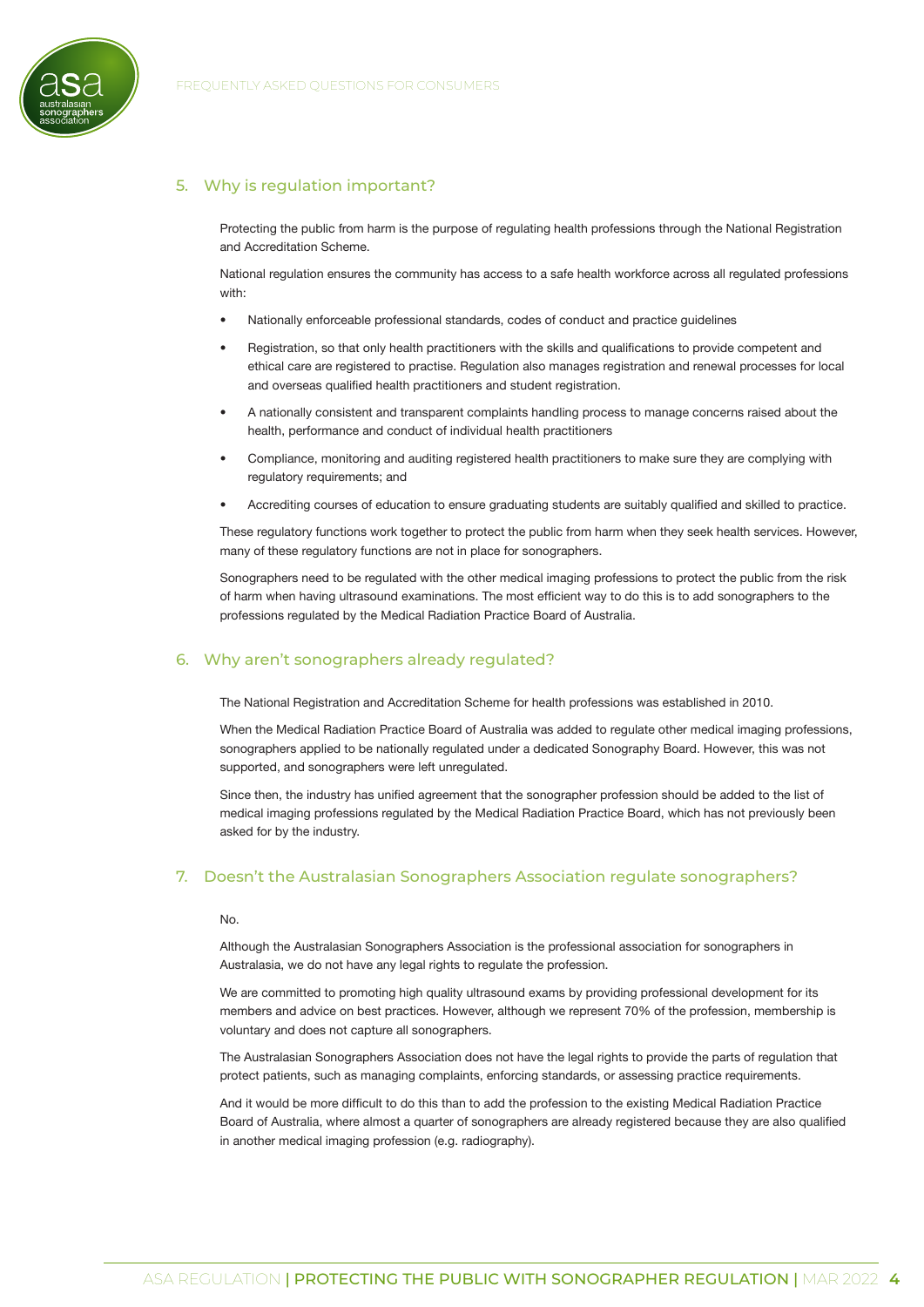

#### 8. Is there any other organisation that does, or can, regualte sonographers?

#### <span id="page-4-0"></span>No.

There is the Australian Sonographer Accreditation Registry (ASAR). They currently accredit the courses of education that people need to complete to be a sonographer and maintain a list of people, the register of sonographers, who have completed an accredited course.

Sonographers must be on this list to provide ultrasound examination services funded by Medicare. Sonographers only have to pay the annual fee and complete 60 hours of professional development every three years to stay on this list.

The ASAR states explicitly that it is not a registration board<sup>2</sup> and does not regulate sonographers.

Importantly the ASAR does not have safeguards to protect patients and does not have the ability or authority to enforce practice standards or a code of conduct on sonographers. It does not receive complaints about sonographers or assess recency of practice.

The ASAR also doesn't keep any record of complaints against sonographers or issues with their practice. Even sonographers who have not practised in many years stay on the register of sonographers if they pay the annual fee and complete the required professional development, such as reading journal articles and attending events.

#### 9. What will regulation do?

<span id="page-4-1"></span>Regulation will ensure patients who receive an ultrasound by a sonographer are better protected.

Under regulation, nationally enforceable quality standards will apply to all sonographers across Australia, ensuring sonographers only provide ultrasound examinations they are qualified and skilled to perform.

Regulation will make it simpler to make a complaint if you receive poor care from a sonographer. It will also provide greater visibility, enabling you to check whether a sonographer has any restrictions or conditions on their practice.

Regulation will also introduce recency of practice requirements to ensure that all sonographers are competent and fit to practise by requiring sonographers to make an annual declaration that their practice is current and in keeping with contemporary practice.

Regulating sonographers under the Medical Radiation Practice Board of Australia will give patients peace of mind with all the health professionals that provide medical imaging being will be regulated under one system.

#### 10. Will regulating sonographers change how I access ultrasound exams?

#### <span id="page-4-2"></span>No.

Regulating sonographers will provide many benefits, such as introducing safeguards around quality and providing greater consistency in the way complaints are managed, but it will not change how you receive your ultrasound exams.

Regulation will not change the role of sonographers. This means regulation will not impact your ability to access ultrasound. It will also not change how your condition is diagnosed or managed or how you receive your results.

Because regulating sonographers does not impact other medical professionals using ultrasound, it will not change how you receive ultrasound performed by other professionals.

# 11. How do I make a complaint or report a sonographer now? What happens?

<span id="page-4-3"></span>Currently, complaints against sonographers are either made to the sonographer's employer or the local state or territory health complaints commissioner or ombudsman.

Where a complaint is made to an employer, it is up to the employer what they do with the complaint. Depending on the complaint, the sonographer may not be made aware of the potential issue with their practice or conduct.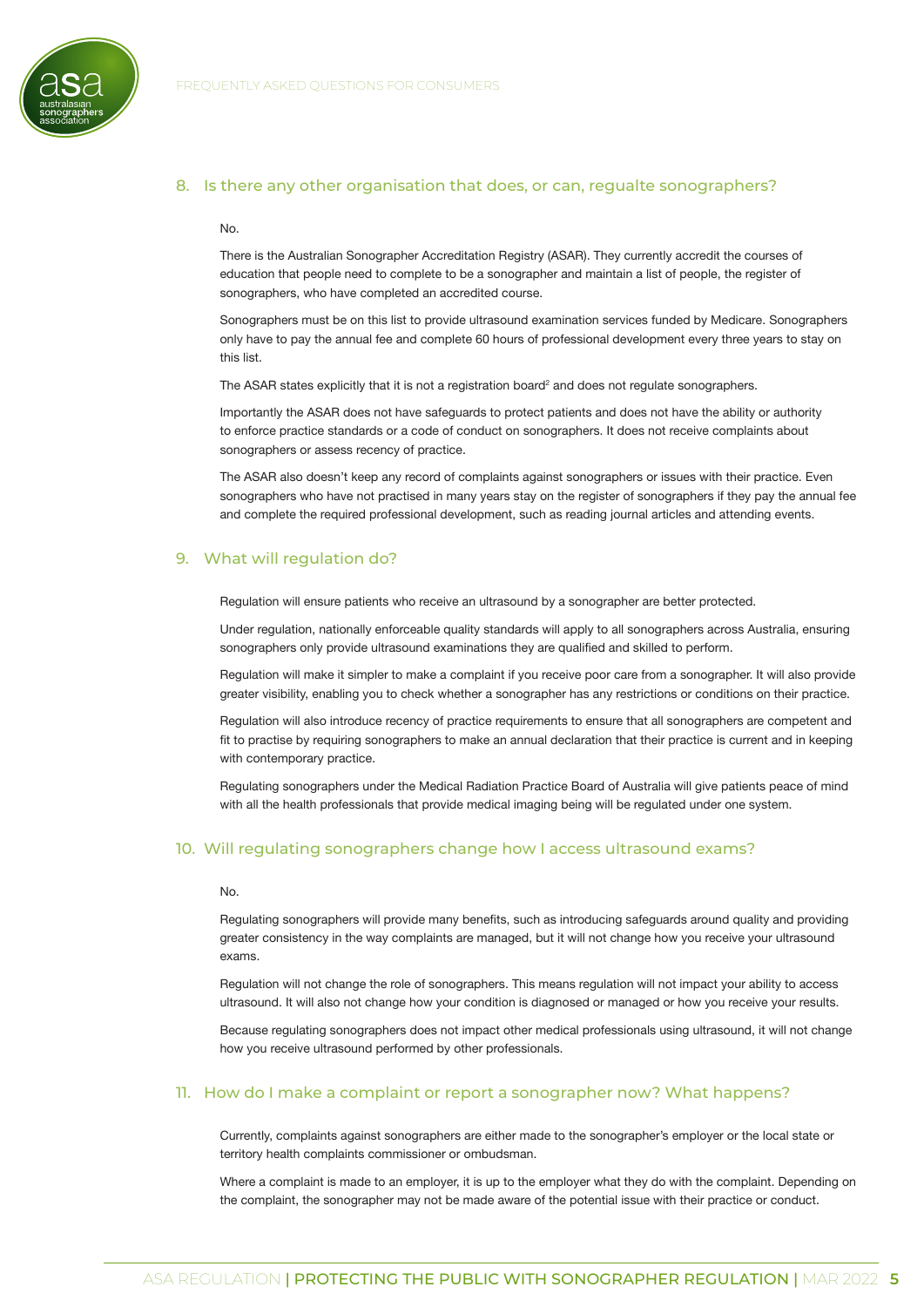

If the employer does record the complaint and take some action, any records remain with the employer. If the sonographer resigns or has their employment terminated, the cause of the complaint is not addressed, and the individual may continue risky or poor practice or conduct elsewhere.

There is significant variation in how the health complaints commissioner or ombudsman in each state or territory handles complaints against sonographers. Four out of Australia's eight states and territories use the National Code of Conduct for Health Care Workers framework. The National Code's broad principles provide some guidance for patients and sonographers on how the complaint will be assessed and responded to.

However, commissioners and ombudsmen typically can only mediate the issue or apply a sanction to prevent an individual from providing a health service. In addition, sanctions are only used where there is an immediate and severe risk to the public, which means that other lesser issues that could have resulted in patient harm or that have upset someone aren't addressed.

For the other half of Australia without a national code, the commissioners and ombudsmen have even less power to take action about complaints against sonographers.

When someone makes a complaint to a commissioner or ombudsman, the sonographer would be notified of the complaint and be required to respond to the claim made by the complainant. But there is variation between states territories on the timeframes that the sonographer must respond within and how long an investigation process could take.

Currently, 24.5% of sonographers are also qualified as a radiation practitioner (e.g. someone who performs x-rays) and are regulated by the Medical Radiation Practice Board of Australia. Complaints against these sonographers can be received under the National Registration and Accreditation Scheme. However, as the Medical Radiation Practice Board doesn't yet regulate sonography practice, in most cases, this confuses the handling of the complaint, often affecting the timeliness of the investigation.

Drawn out and unresolved complaints create stress for both the complainant and the sonographer. Particularly where the complaint ends up caught between the Medical Radiation Practice Board and commissioner or ombudsman, with both stating that the other should investigate the complaint.

## 12. How will I make a complaint if sonographers are regulated? What will happen?

<span id="page-5-0"></span>Raising a concern or making a complaint about a sonographer would be much simpler under national regulation and would apply to all sonographers regardless of where they live, who they are employed by, and what type of ultrasound exams they perform.

The process will be managed centrally through the Medical Radiation Practice Board of Australia (MRPBA). If you have a concern about a sonographer, you can contact the MRPBA, and they will let you know what you need to do.

If regulated, specific nationally enforceable standards would apply to a sonographer's performance and conduct. This includes additional requirements, such as the need to maintain and provide evidence of recency of practice.

If a serious issue arises that risks public safety, a sonographer can be forced to stop practising immediately. If following an investigation, the risk is considered to be valid, a sonographer can be banned for providing any further health services.

There will also be a range of enforceable actions such as mandated additional training, temporary limits to their scope of practice or having their work supervised for a while. Under national regulation, the sonographer must do what is required, even if they change employers.

Sometimes, sonographers also do other types of work, such as radiography. If an issue occurs in their different area of work and it results in restrictions, this will be reflected on their record if it is relevant to their work as a sonographer.

If sonographers are regulated, you will also benefit from greater visibility, as will employers. For example, anyone will be able to search to check that a sonographer is registered and see if they have any conditions that limit what they can do.

While most complaints about sonographers will be managed directly by the MRPBA, simple complaints, such as if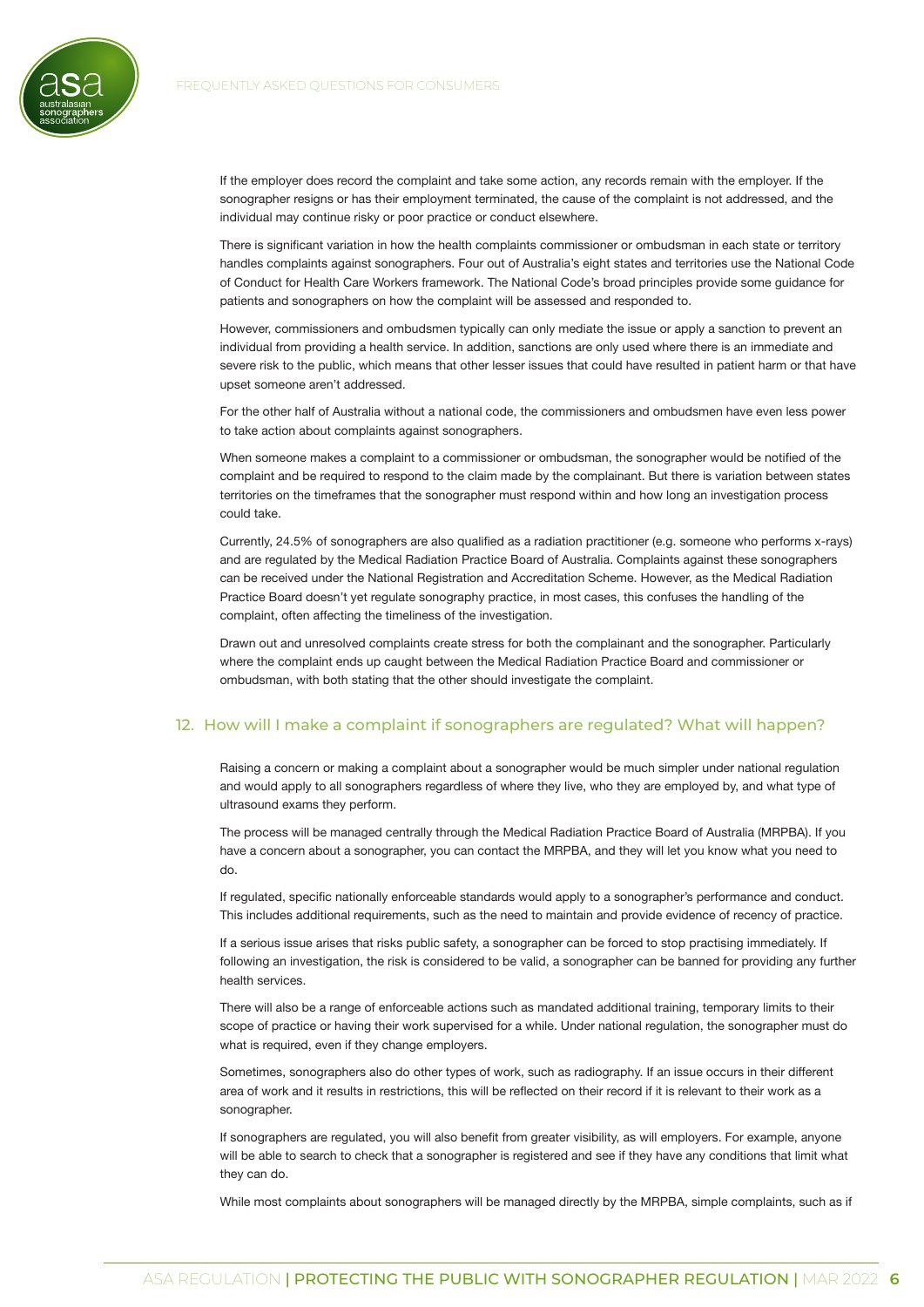

you are seeking a refund or apology, will continue to be managed through your local health complaints body or the employer. Similarly, the New South Wales and Queensland complaints bodies will continue to be involved, but they will work with the MRPBA and share information to maintain a central record of outcomes.

#### 13. Are there many complaints about sonographers currently?

<span id="page-6-0"></span>Yes, the information we gathered indicates there are complaints about sonographers and that the issues raised present a significant risk of harm to the public.

Gathering evidence is challenging as there is no central place where complaints are gathered. And when information is gathered, it is often gathered inconsistently or lacks sufficient detail. This means the evidence collected is likely to underestimate the number of complaints and the risk to patients.

Over the past two years, we gathered a variety of evidence. This includes a report of coronial findings over 2000–2017, which identified 17 relevant cases. The report stated that, on average, there is at least one death per year due to the inappropriate use of, or failure to obtain, a medical diagnostic ultrasound examination.

Information was also sought from each state and territory health complaints body regarding the number and nature of complaints involving sonographers over five years to mid-2019. This data indicated an estimated minimum of 20–25 sonographer-specific complaints recorded nationally per annum across a range of issues.

Limited access to fragmented and high-level industry insurance data captured seventy-eight cases over nine years to 2019. Many of the cases were linked to alleged missed diagnosis or missed fetal anomaly, concerns over intracavity exams and otherwise poor treatment.

In addition, more than 50 self-reported case examples, numerous journal articles and multiple media examples all highlight potential risks to the public from ultrasound exams performed by sonographers.

# 14. How do we get sonographers regulated?

<span id="page-6-1"></span>Achieving sonographer regulation involves multiple stages and requires the agreement of the federal, state, and territory Health Ministers.

Firstly, a submission must be prepared that responds to criteria established by Australian Health Ministers. The submission must demonstrate that there is a real risk to the public if sonographers are not regulated and highlight clear benefits of regulation for patients.

Health Ministers will consider the submission and collectively decide if a full Regulatory Impact Assessment is needed. This involves extensive consultation and considers possible impacts to consumers, businesses, sonographers, governments, etc. It can take many months to complete.

Once the assessment is complete, a final report will be prepared, including a recommendation on whether regulation is needed.

If regulation is recommended, the legislation would then need to be changed. This is a complex process requiring the agreement of federal, state, and territory governments and could take several years to complete.

Further information on the steps involved can be found in the document The Process Towards Sonographer Regulation available from our website:<https://sonographers.org/advocacy/sonographer-regulation-in-australia>

## 15. What is being done to get sonographers regulated?

<span id="page-6-2"></span>In late 2018, industry leaders established a formal industry working group called the Working Group for Sonographer Regulation. It includes the Australian Sonographers Association (ASA), the Australasian Society for Ultrasound in Medicine (ASUM), the Australian Sonographer Accreditation Registry (ASAR), and a senior sonographer representative.

The main focus of the Working Group is developing a detailed submission that provides evidence of the need for regulation and the expected benefits for patients. The submission is currently being finalised.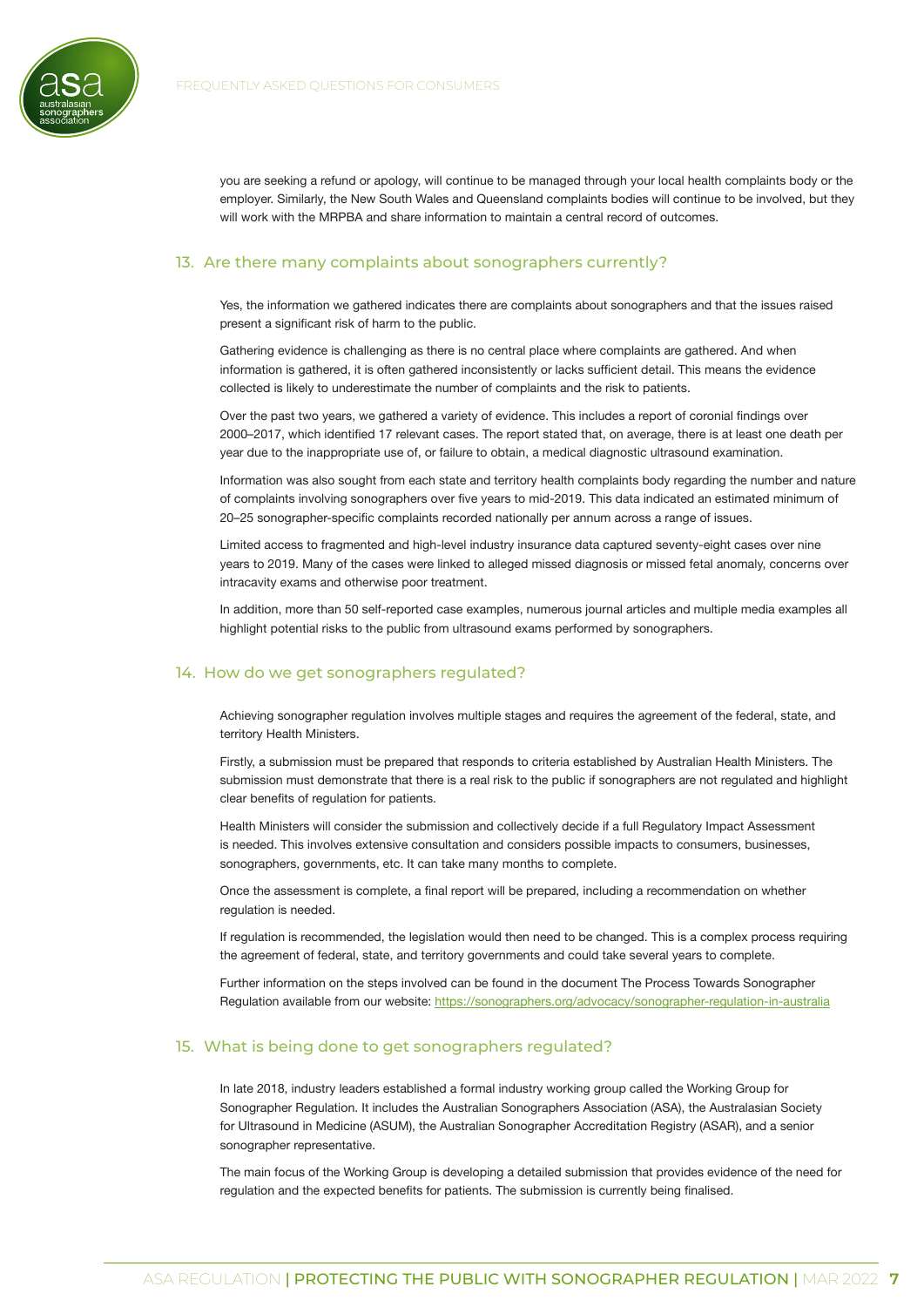

As part of this process, the ASA has met with many stakeholders to understand their views and discuss concerns. This includes governments, industry, unions, educators, employers, and consumers advocates. There is widespread agreement and support among these stakeholders for sonographer regulation.

Once the submission is complete, it will be provided to Australian Health Ministers and governments for their consideration.

#### 16. Do sonographers want to be regulated?

#### <span id="page-7-0"></span>Yes.

For almost a decade, sonographers have reported their support and desire for the national regulation of the sonography profession.

Sonographers are committed to delivering high-quality ultrasound exams and support regulation and see this change as essential to protecting the public's health and safety from sonographers who are not competent and fit to practice.

In a recent survey<sup>3</sup>, Australian sonographers indicated that one of their biggest concerns with the industry is the current lack of professional regulation.

In addition, a quarter of sonographers are already registered with the Medical Radiation Practice Board of Australia due to their first qualification. Regulating the rest of sonographers through the Medical Radiation Practice Board simplifies the regulation and protection for patients, employers, and sonographers.

#### 17. What does it take to become a sonographer?

<span id="page-7-1"></span>Sonographers need to have an investigative mind, and a patient focused demeanour. Determining the correct images to take and precisely putting them together to help form a diagnosis while keeping the patient relaxed and comfortable is crucial.

To become a sonographer, you must complete an accredited, core postgraduate qualification. There are 19 [accredited sonography courses](https://www.asar.com.au/course-accreditation/asar-accredited-courses/) currently offered across Australia.

In addition to coursework, students must complete approximately 2,200 hours of clinical training at a workplace (equivalent to three days per week over two years).

Sonography students come from a range of backgrounds. Before studying to become a sonographer, many students have been working in another health profession, such as medical radiation technology, nuclear medicine technology, cardiac physiology, vascular medicine, physiotherapy, or nursing.

#### 18. How many sonographers are there?

<span id="page-7-2"></span>Across Australia, there were 7,022 accredited medical sonographers and 1,042 student sonographers in December 2021.